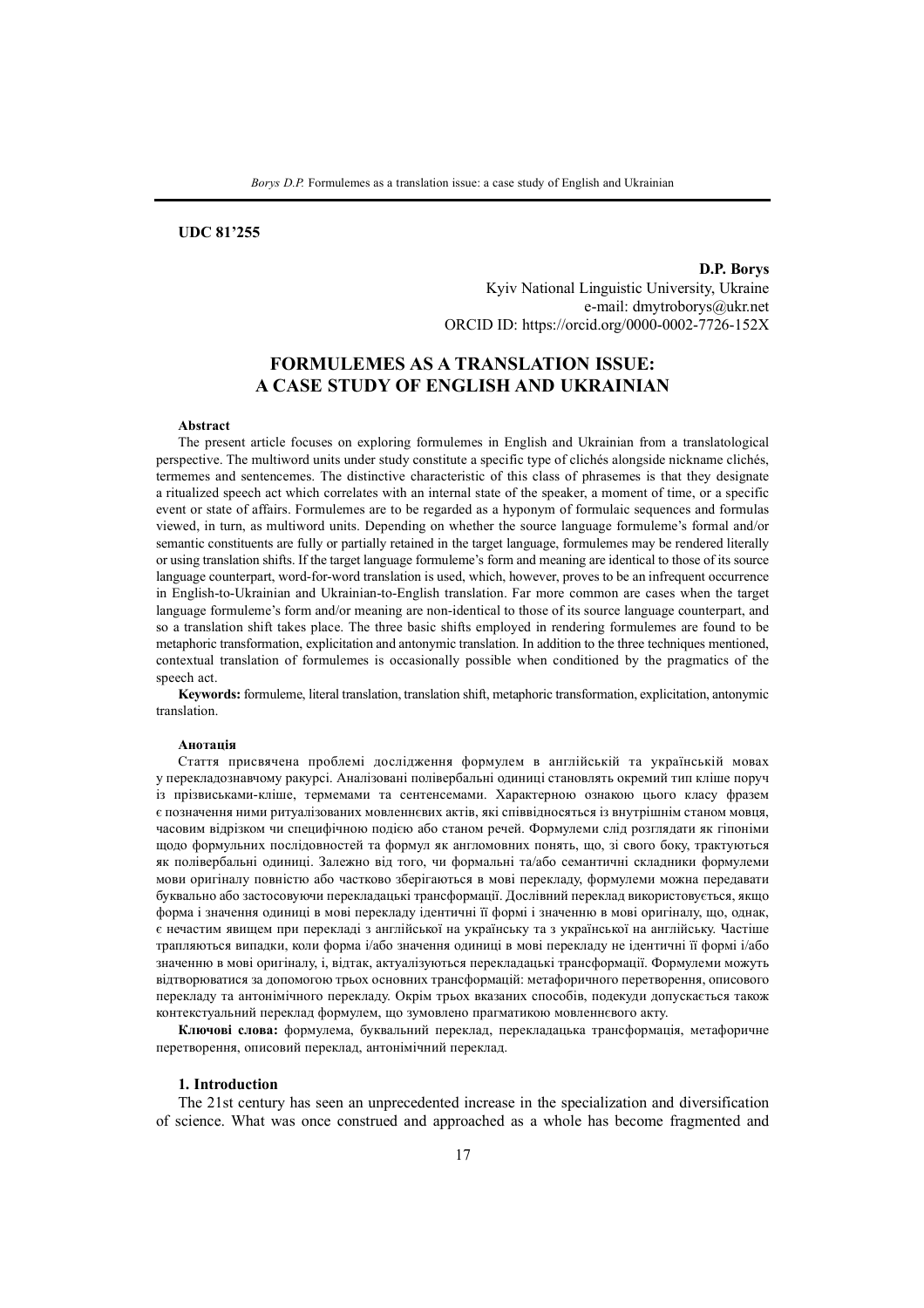multidivisional insomuch that each of its aspects either has already evolved or is still evolving into a separate fully-fledged branch with its attributes as well as further ramification. Translation studies are no exception to the rule. No sooner had the nascent discipline been isolated both theoretically and methodologically from linguistics and literary studies in the mid-20th c. than a multitude of its branches emerged. The two basic dimensions of translation studies outlined by Holmes (1972/1988) back in 1972 include "pure" and "applied" translation studies. The former were subdivided into theoretical and descriptive. In turn, theoretical translation studies were further fragmented into general and partial, the latter being split into area-, medium-, problem-, rank-, text-type-, and time-restricted. Thus, it is within problem-restricted partial theoretical "pure" translation studies that translation of phrasemes and, more specifically, formulemes falls.

Translation of phrasemes addresses a number of issues, such as rendering multiword units in correlation with 1) the text type; 2) their contextual function; 3) their referential, temporal and local features; 4) the linguistic and literary traditions of the source and/or target cultures; 5) the cultural and linguistic prescriptions of the source and/or target cultures; 6) the acceptability/unacceptability of certain phrasemes by specific cultures; 7) the effect produced on the target culture readership and the source culture readership. It follows from the above that rendition of phrasemes does not boil down to using their dictionary equivalents. Conversely, it is when the dictionary equivalent is unlikely to convey the adequate sense and produce the desired effect upon the reader in the given circumstances that phrasemes shift from the focus area of lexicographers to that of translation theorists.

At present, rendition of phrasemes faces two major problems.

Firstly, there exists a disproportion in the translatological and lexicographic coverage of phrasemes by scholars, with a marked trend to view bound word-combinations as presenting limited interest on an interlingual scale to anyone other than dictionary compilers. Yet, in reality, bilingual dictionaries offer only out-of-context equivalents or analogues, which prove crucial in making the source language sense explicit to the translator but may fail to produce the desired effect upon the reader from a given cultural, ethnic, historical, political, social, etc. background. In such cases, the phraseme may be replaced with a contextual analogue, compensated, explained, or even removed from the target text. Occasionally, idiomatic language is also expected to be translated literally, which results in it sounding unnatural but, at the same time, fully complying with the style requirements, as in the brilliant example of Soviet bureaucratic jargon provided by Newmark: "To put it figuratively, foreign trade has become an important artery in the blood circulation of the Soviet Union's economic organism" (1988, p. 26).

Secondly, phrasemes constitute a rather heterogeneous class. Linguistic tradition has it that, according to different approaches, phrasemes may include idioms, collocations, binomials, euphemisms, phrasal verbs, clichés, proverbs and sayings, maxims, adages, etc. However, various types of bound word-combinations have their distinct structural, semantic, stylistic and pragmatic characteristics which may overlap in some contexts and diverge in others. This, in turn, presupposes the need for their discrete analysis by translation theorists in diverse text types, functional styles, communicative situations, cultural backgrounds and linguoecological landscapes.

And it is within this miscellaneous and translatologically understudied class of phrasemes that formulemes as the focus of the present research fall.

#### **2. Critical literature review**

Theoretical studies of phrasemes in translation are relatively sparse. It is an infrequent occurrence that phrasemes are addressed as separate subject matter. Awwad (1990, p. 66) relies on a combination of structural and functional approaches, and identifies four correspondence categories idioms can fall into: 1) idioms with correspondence between functions and expressions; 2) idioms with corresponding functions but with slightly different expressions; 3) idioms with corresponding functions but with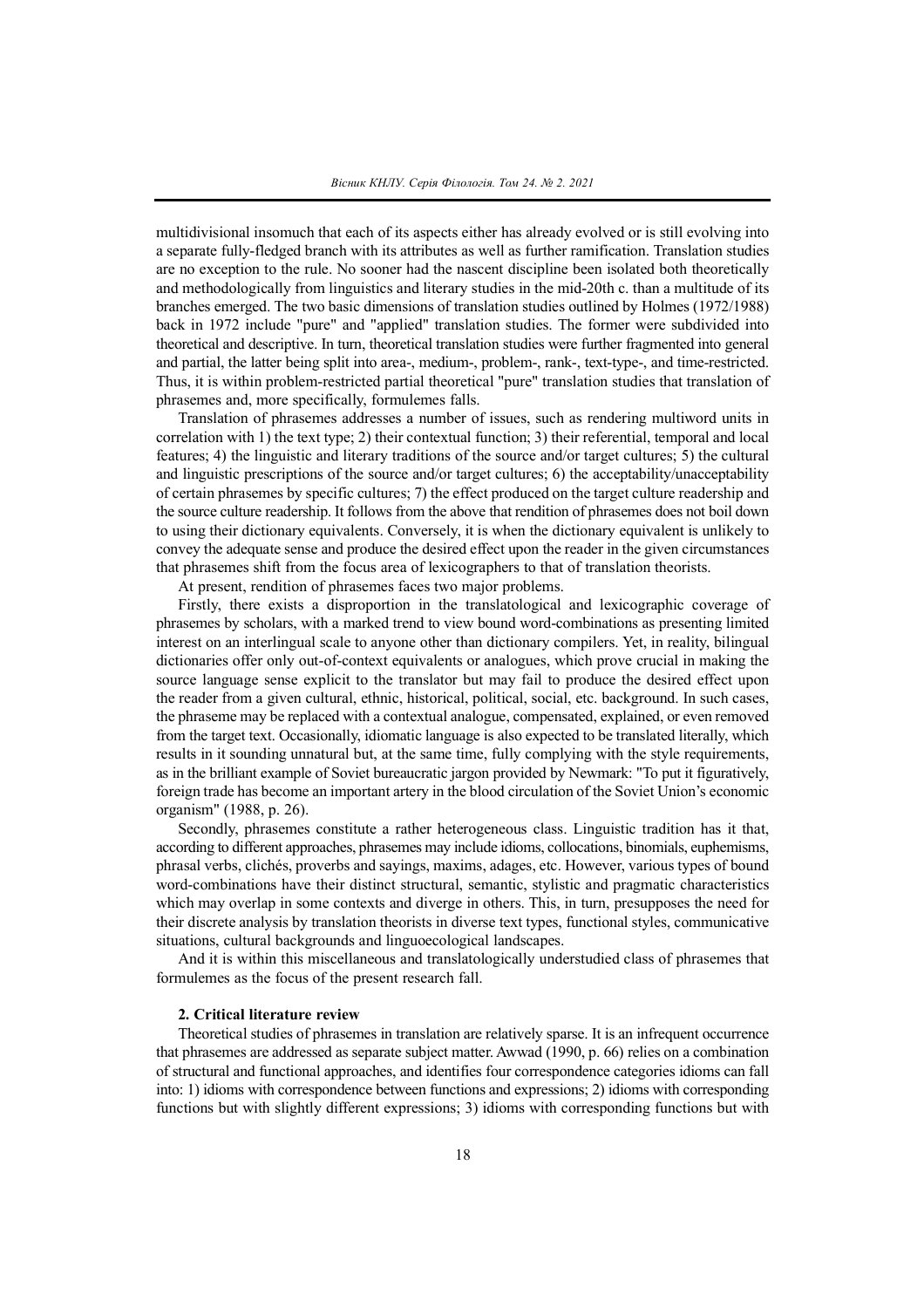completely different expressions; 4) idioms with no corresponding expressions and functions. A comparable, although cognitively-centered, typology is proposed by Charteris-Black (2003, pp. 130-135), who creates the conceptual metaphor AN IDIOM IS A HUMAN and thus delimits "Close" Family Members" (idioms with an identical conceptual basis and identical surface lexis), "Ordinary Family Members" (idioms with an identical conceptual basis and similar surface lexis), "False Friends" (idioms with a different conceptual basis and similar surface lexis), "Friends" (idioms with a similar conceptual basis and different surface lexis), and "Strangers" (idioms with a different conceptual basis and different surface lexis). Korunets (Корунець, 2003, сс. 182-195) categorizes idioms and proverbs indiscretely from a perspective of an "equivalence – non-equivalence" continuum realized as the pentad "absolute equivalence – near equivalence – genuine analogy – approximate analogy – description". Retsker (Рецкер, 2007, сс. 143-165) offers a comparable view on translation of phrasemes but from a different – source language – perspective, delimiting figurative and nonfigurative phrasemes, the former being conveyed with the full source language image preservation, partial source language image alteration, full source language image substitution and source language image elimination. In a similar vein, Proshina (Прошина, 2008, сс. 135-141) analyzes phrasemes according to their metaphoric/non-metaphoric nature and lists the shifts (known as transformations in the Soviet and post-Soviet translatological traditions) employed in their rendition. Shifts in translation of phrasemes are also addressed, although under different names, by van der Merwe (2001, pp. 80-81) – as methods, by Zitawi (2003, p. 244) – as techniques, and by Strakšienė (2009, p. 14) – as strategies.

Theoretical accounts on binomials (also known as conjoint phrases of near-synonyms (Toury, 2012, p. 131)), collocations, phrasal verbs, metaphorsin phrasemes(Прошина, 2008; Newmark, 1988; Toury, 2012) are equally found in translation studies. Bound word-combinations are also addressed as a supplementary factor influencing the naturalness of translation (Newmark, 1988, pp. 24-29).

Empirical research into phrasemes as a translation issue, although more extensive, remains predominantly restricted to specific literary works (Байкова & Скипина, 2021; Барбазюк, 2019; Коршунова, 2021; Renchin & Amgalan, 2021).

However, none of the studies discussed contains any mention of formulemes, which are frequently used in everyday communication, rarely have absolute equivalents when translated and yet remain an uncharted path in the 21st c. translation theory.

#### **3. Aim and objectives**

The aim of the present article is to investigate formulemes as a translation issue upon English and Ukrainian language material. Therefore, the two key research objectives include delimiting the term *formuleme* from its seeming counterparts (given the multivariance and incompatibility of modern phraseological terminology) as well as identifying the translation techniques and, more specifically, shifts involved in rendering this class of phrasemes from English into Ukrainian and vice versa.

### **4. Research methodology**

The study falls within the scope of the structuralist paradigm and, thus, construes formulemes as operational units deriving both their existence and value from interaction with and interdependence on other elements of language system. The main method underlying the present research is the comparative translation analysis, which is premised on the juxtaposition of the form-and-meaning unity of the source language formuleme with that of the target language formuleme. The resulting correlation allows for delimiting the translation shifts actuated, i.e. all that appears as new with respect to the original, or fails to appear where it might have been expected (Popovič, 1970, p. 79). In addition, the paper contains elements of pragmatic analysis, the use of which is substantiated by the main distinctive feature of formulemes – their relevance to a specific range of speech acts. Therefore, the pragmatic values conveyed by the translated unit must equally be analyzed in the source language and the target language.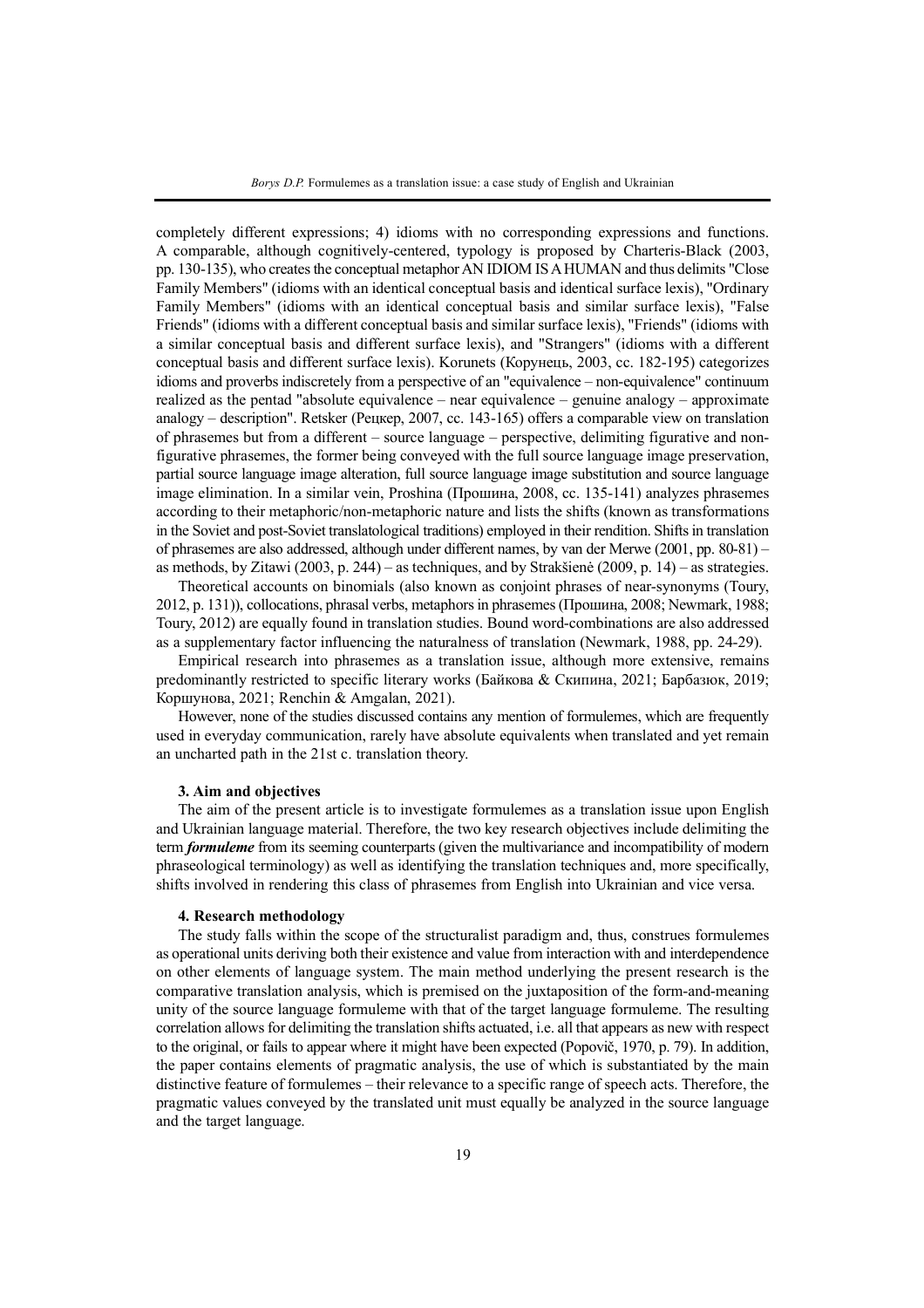### **5. Research results and discussion**

The present research relies on the phraseological terminology employed by Mel'čuk (2015). According to his conception of phrasemes, *formulemes* constitute a separate class of compositional semantic-lexemic phrasemes, i.e. clichés. The meaning of the latter is comprised of the semantic components carried by the cliché's lexemic components and is constrained with respect to the cliché's representation of its referent. Depending on whether the constraining referent is concrete or abstract and specific or generic, four classes of clichés can be singled out:

1) nicknames (whose referent is concrete and specific, i.e. an individual, an object, an event, etc., as in **Eng** *brown plague –* **Ukr** *коричнева чума*);

2) termemes(whose referent is concrete and generic, i.e. a class of individuals, objects, events, etc., as in **Eng** *German shepherd –* **Ukr** *німецька вівчарка*);

3) formulemes (whose referent is abstract and specific, i.e. a ritualized speech act concerning a particular situation, as in **Eng** *you don't say –* **Ukr** *і не кажи/кажіть*);

4) sentencemes (whose referent is abstract and generic, i.e. a general statement concerning a class of situations, as in **Eng** *nothing ventured, nothing gained –* **Ukr** *вовків боятися – в ліс не ходити*) (ibid., cc. 69-70).

Therefore, a *formuleme* is a cliché that has a specific abstract referent, i.e. a particular given situation. This situation can designate:

1) an internal state of the speaker, namely:

a) a conviction, e.g.:

**Eng** *all men are created equal –* **Ukr** *усі люди – рівні*

**Ukr** *вік – це тільки цифра в паспорті –* **Eng** *age is just a number* b) a question, e.g.:

**Eng** *how are things with you? –* **Ukr** *як у тебе справи?*

**Ukr** *у якому плані/розумінні? –* **Eng** *how do you mean?*

c) a statement, e.g.:

**Eng** *mustn't complain –* **Ukr** *не скаржуся*

**Ukr** *буває й гірше –* **Eng** *could be worse*

d) a wish, e.g.:

**Eng** *break a leg! –* **Ukr** *ні пуху ні пера!*

**Ukr** *швидкого одужання! –* **Eng** *speedy recovery!*

2) a moment of time, e.g.:

Eng what time do you make it? (BrE) / what time do you have? (AmE) – Ukr kompa sapas  $z$ oduna? **Ukr** *час закінчився! –* **Eng** *time's up!*

3) a specific event or state of affairs, e.g.:

**Eng** *will you marry me? –* **Ukr** *ти вийдеш за мене?*

**Ukr** *курсив автора –* **Eng** *italics mine*

The term *formuleme* is not to be confused with the seemingly synonymous *formulaic sequence*, which designates "a sequence, continuous or discontinuous, of words or other elements, which is, or appears to be, prefabricated: that is, stored and retrieved whole from memory at the time of use, rather than being subject to generation or analysis by the language grammar" (Wray, 2002, p. 9), and *formula*, which designates "a string of formulaic language with idiosyncratic conditions of use" (Schmitt & Carter, 2004, p. 4). Relying on the definitions provided, both may be regarded as umbrella terms which encompass formulemes and are roughly congruent with what Mel'čuk conceives as phrasemes. Yet, given the multitude of diverse denominations of the latter in various linguistic traditions, paradigms and conceptions, it is crucial to always proceed from a specific linguistic framework (sometimes adopted by as few as one scholar) endowed with its own terminology and concept hierarchy.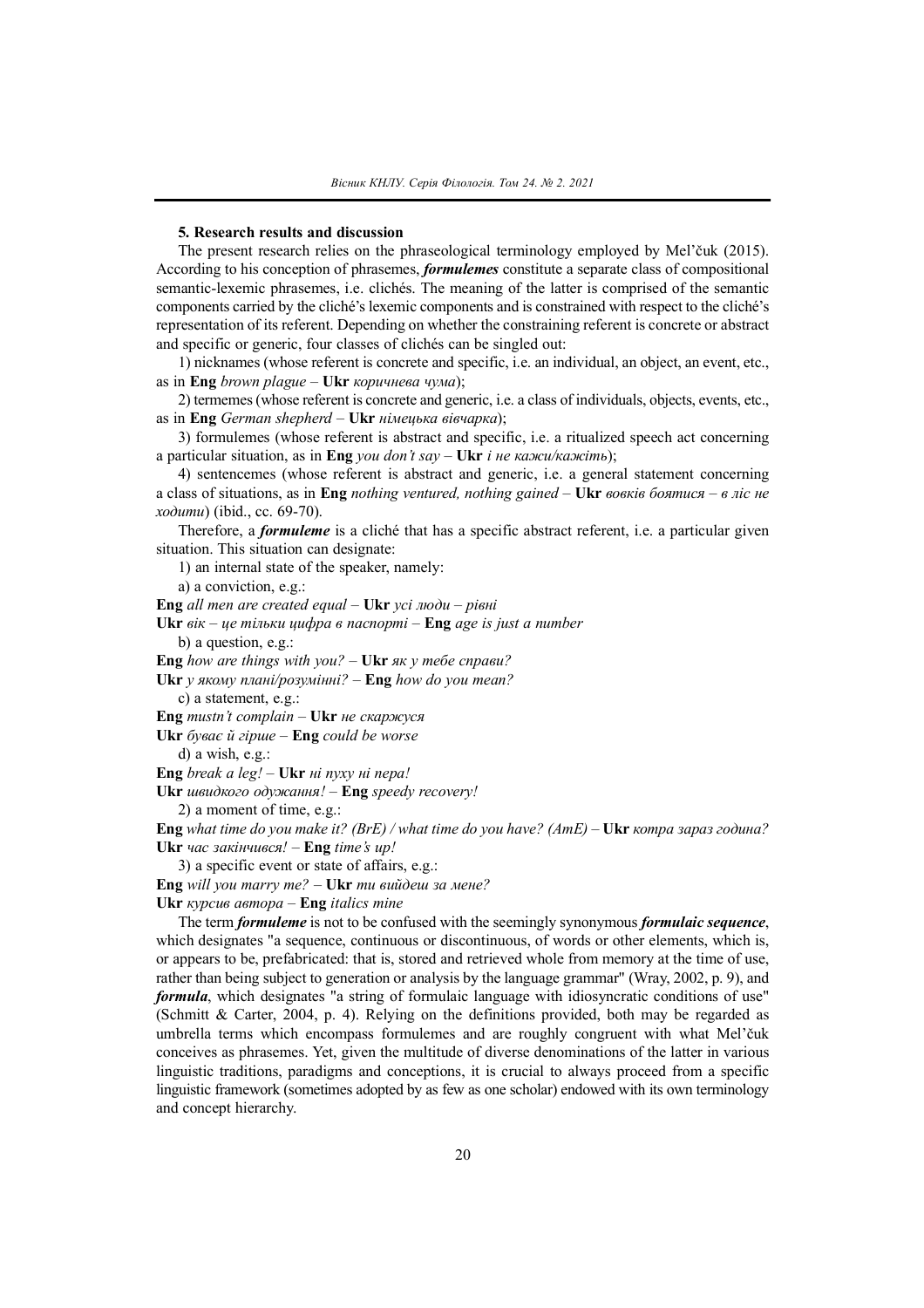Although formulemes are not numerous in English and Ukrainian, they are extensively used in both writing and oral speech. This class of phrasemes is generally intelligible to non-native speakers possessing an intermediate knowledge of the foreign language. However, formulemes have a conventional structure which cannot be altered at the speaker's discretion. For instance, translating **Ukr** *пані та панове!* literally as **Eng** *Misters and Mistresses!* instead of the conventional **Eng** *ladies and gentlemen!* would sound comprehensible but utterly unnatural to native speakers of English.

Depending on whether the source language formuleme's formal and/or semantic constituents are fully or partially retained in the target language, *literal translation* or *translation shifts* are respectively employed.

If the target language form and meaning is identical to the source language form and meaning, the translation is *literal*, i.e. word-for-word:

**Eng** *the customer is always right –* **Ukr** *клієнт завжди має рацію*

**Eng** *it's just a matter of time –* **Ukr** *це тільки справа часу*

**Eng** *one for all, and all for one –* **Ukr** *один за всіх, і всі за одного*

**Ukr** – *Христос воскрес!* – *Воістину воскрес! –* **Eng** – *Christ is risen!* – *Truly/Indeed, He is risen!*

**Ukr** *– Христос рождається!* – *Славімо Його! –* **Eng** – *Christ is born!* – *Glorify Him!*

**Ukr** – *Христос хрещається!* – *В ріці Йордані! –* **Eng** – *Christ is baptized!* – *In the River Jordan!* In practice, such absolute equivalents prove to be a rare occurrence. Although literal translation is performed by rendering each word separately, certain divergences are permissible as long as they do not alter the semantics of any of the lexical constituents of a formuleme. Structural incompatibilities may include, amongst others, omission of a personal pronoun or a linking verb (which is conventional in Ukrainian but generally unacceptable in standard English), or even rendering one of the constituents with the help of a hypercorrect phraseme (as in *Mac paulio* that has supplanted the no longer considered prescriptive *правий* above).

If the target language form and/or meaning are non-identical to the source language form and/or meaning, a translation shift takes place.A *translation shift* (or a *translation transformation*) constitutes "any grammatical or lexical deviation in the target text from the formal linguistic structure of the source text" (Laver & Mason, 2018, p. 121). In this study, three basic translation shifts employed in rendering formulemes are identified: *metaphoric transformation*, *explicatory translation* and *antonymic translation*.

*Metaphoric transformation* presupposes a transference of the phrasemic meaning based on the similarity of the notions designated (Прошина, 2008, c. 43). The correspondence types thus established include *near equivalence*, *genuine analogy* and *approximate analogy* (using the terminology proposed by Korunets (Корунець, 2003, cc. 182-195)).

*Near equivalence* is the type of correspondence between the source language phraseme and the target language phraseme in which their forms are partly identical but their meanings are fully identical, as in:

**Eng** *have a nice day!* – **Ukr** *гарного дня!*

**Eng** *it has to be somewhere* – **Ukr** *десь воно тут було*

**Eng** *let's just kiss and make up!* – **Ukr** *а тепер помирилися!*

**Eng** *this too shall pass –* **Ukr** *і це мине*

**Ukr** *живи кожною хвилиною / цінуй кожну мить* – **Eng** *live each moment like it's your last* **Ukr** *іди за своїм щастям* – **Eng** *follow your bliss*

**Ukr** *ти жартуєш!* – **Eng** *you must be joking! / you are kidding me!*

**Ukr** *як тобі таке, Ілоне Маску?* – **Eng** *how do you like it, Elon Musk?*

Similar to absolute equivalents found in literal translation, near equivalents are also characterized by certain discrepancies in the form, but the latter prove to be conditioned by factors (cultural, historical, pragmatic, social, stylistic, etc.) other than language structure per se.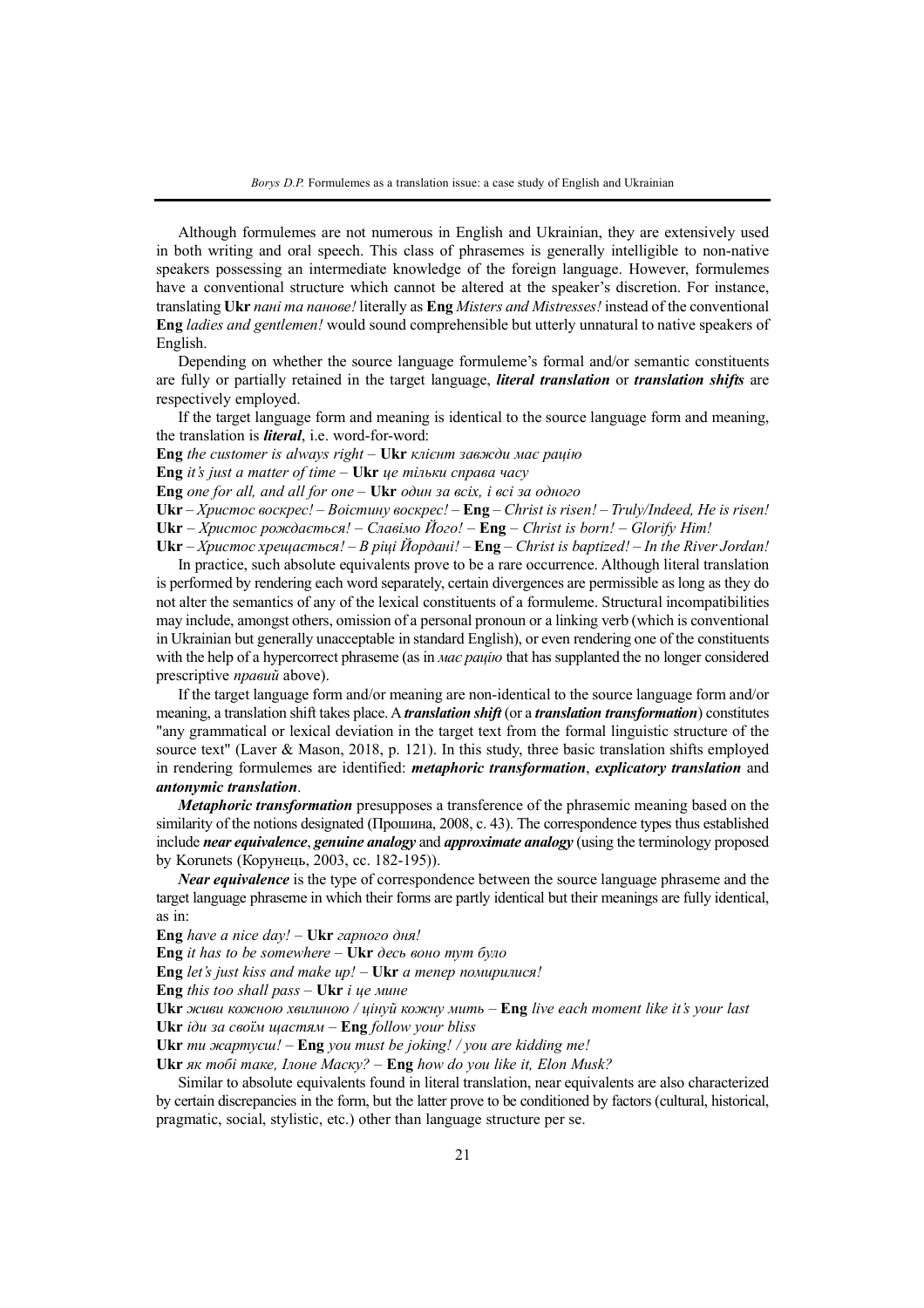*Genuine analogy* is the type of correspondence between the source language phraseme and the target language phraseme in which their forms are non-identical but their meanings are fully identical, as in:

**Eng** *forgive and forget* – **Ukr** *що було, те загуло*

Eng have you got the time? (BrE) / do you have the time? (AmE) – Ukr не підкажете, котра (зараз) *година?*

**Ukr** *маємо те, що маємо* – **Eng** *it is what it is / we are where we are* **Ukr** *що поробиш* – **Eng** *so it goes*

*Approximate analogy* is the type of correspondence between the source language phraseme and the target language phraseme in which their forms are non-identical but the meanings are partly identical, as in:

**Eng** *God has a plan* – **Ukr** *чоловік мислить, а Бог креслить/рядить*

(the English formuleme is translated as the Ukrainian sentenceme (proverb))

**Eng** *it will all look better in the morning* – **Ukr** *ніч прижене, і ніч віджене*

(the English formuleme is translated as the Ukrainian sentenceme (proverb))

**Ukr** *думки матеріальні* – **Eng** *what the mind can conceive, it can achieve*

(the Ukrainian formuleme is translated as the English sentenceme (proverb); besides, the Ukrainian formuleme may be used as a precaution)

Ukr i я там був, мед-пиво пив, по бороді текло, а в рот не попало - Eng so there's a little tale *for you, and for me some rolls and some honey too*

(the English explicitation is provided by Myrkovich (Мирковіч, 2017, c. 88); however, the analogue is unattested in authentic English texts)

*Explicitation* consists in making the information that is implicit in the source text explicit in the target text (Прошина, 2008, c. 44). This shift is generally used when the source language phraseme cannot be translated as a unit of the same rank (phraseme) and type (bound [phraseme]) in the target language, because there exists no equivalent or analogue, as in:

**Eng** *flattery will get you nowhere* – **Ukr** *не підлабузнюйся/підлещуйся*

Ukr  $oc$ b i kasouui kineus, a xmo c $\eta x$ as –  $\eta a$ onodeus – Eng and this is the end of our fairy tale

The distinctive feature of explicitation of formulemes and phrasemes, in general, is their deidiomization, i.e. the replacement of a phraseme with a non-phraseme, namely a word, a free word-combination, or a sentence.

*Antonymic translation* involves the transformation of an affirmative structure into a negative one or of a negative structure into a positive one (Бархударов, 1975, cc. 215-218). The shift may be realized at the level of words, phrases and sentences. The latter case is found in the formulemes below:

**Eng** *let's not reinvent the wheel* – **Ukr** *навіщо придумувати колесо?*

**Ukr** *"Я" – остання літера алфавіту* – **Eng** *there is no "I" in "team"*

It is noteworthy that, apart from the three translation shifts discussed, formulemes may occasionally be translated differently depending on their context. For instance, the English farewell formula *see you later, alligator!* can be rendered out of context as the Ukrainian *чао-какао!* Yet, if it is followed by the answer *in a while, crocodile!* or *after while, crocodile!*, the translator should focus on selecting or creating a pragmatic equivalent conveying not only the same message but equally similar expressive connotations. The new translation situation may be rendered into Ukrainian as follows: **Eng** *– See you later, alligator!* – *In a while, crocodile! –* **Ukr** – *Бувай, крокодиле!* – *Чао, гамадриле!*

## **6. Conclusions and implications for further research**

Ontologically, formulemes constitute a specific type of clichés alongside nickname clichés, termemes and sentencemes. The distinctive characteristic of this class of phrasemes is that they designate a ritualized speech act which can correlate with an internal state of the speaker, a moment of time, or a specific event or state of affairs. Hierarchically, formulemes are to be regarded as a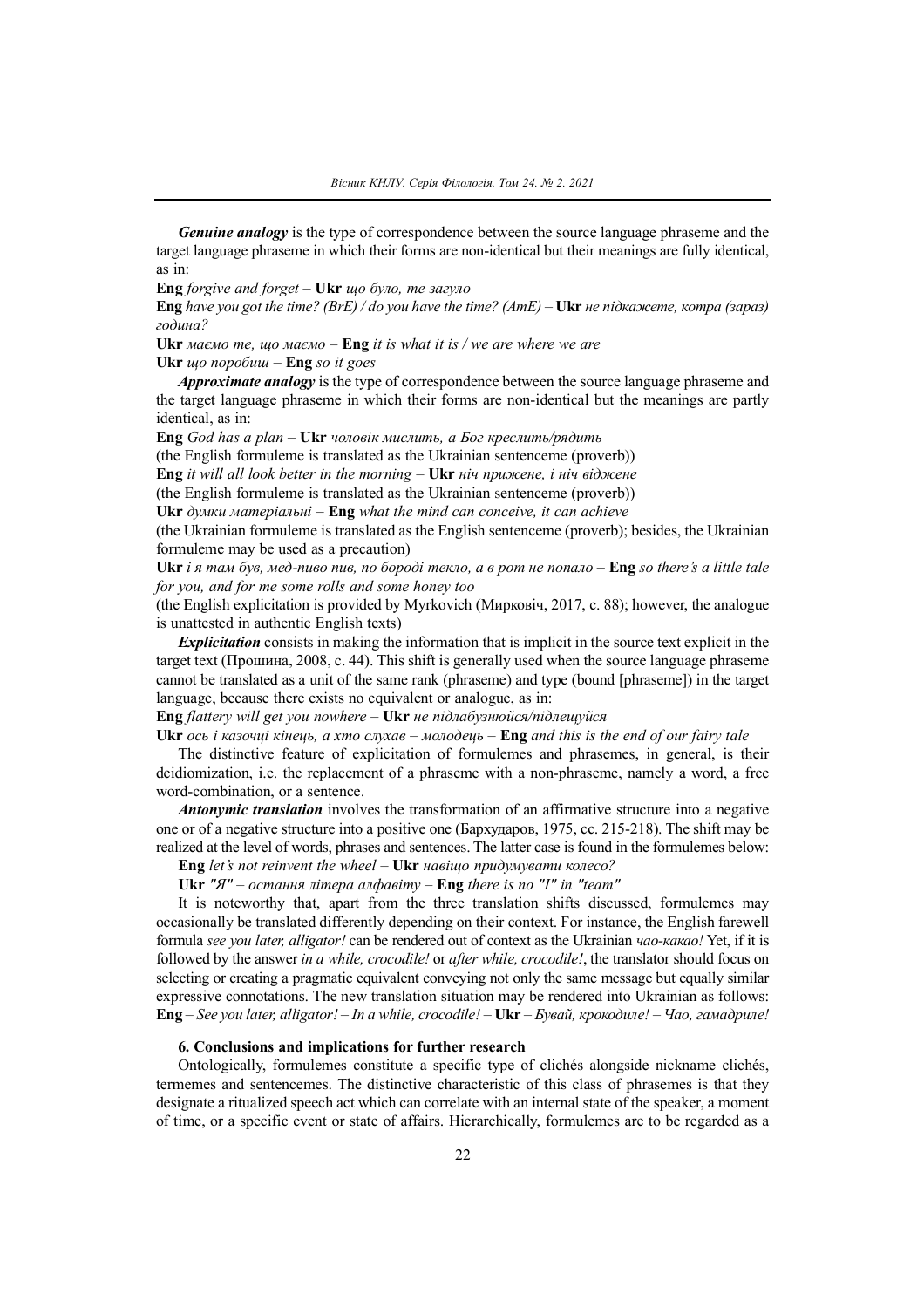hyponym of formulaic sequences and formulas viewed, in turn, as multiword units. Translatologically, depending on whether the source language formuleme's formal and/or semantic constituents are fully or partially retained in the target language, formulemes may be rendered literally or using translation shifts. If the target language form and meaning is identical to the source language form and meaning, word-for-word translation is used, which, however, proves to be an infrequent occurrence in Englishto-Ukrainian and Ukrainian-to-English translation. Far more common are cases when the target language form and/or meaning are non-identical to the source language form and/or meaning, and so a translation shift takes place. The three basic shifts employed in rendering formulemes are found to be metaphoric transformation, explicatory translation and antonymic translation. In addition to the techniques discussed, contextual translation of formulemes is occasionally possible too when conditioned by the pragmatics of the speech act.

Further research focusing on the rendition of other types of phrasemes as well as on formulemes in languages other than English and Ukrainian will need to be undertaken to enhance our understanding of the status, functions and correspondence of multiword units in translation.

### **ЛІТЕРАТУРА**

- Байкова, А. В., & Скипина, М. И. (2021). Особенности перевода английских фразеологизмов (на примере фразеологических единиц в художественном произведении Холли Смейл "Девушка-гик"). *Вестник Шадринского государственного педагогического университета, 2*, 239-246.
- Барбазюк, В. Ю. (2019). Анализ английских фразеологических единиц в политической речи Д. Маккейна и особенности их перевода. *Филологические науки. Вопросы теории и практики, 12*(1), 33-37.
- Бархударов, Л. С. (1975). *Язык и перевод (Вопросы общей и частной теории перевода)*. Москва: "Международные отношения".
- Корунець, І. В. (2003). *Теорія і практика перекладу (аспектний переклад): підручник*. Вінниця: Нова Книга.
- Коршунова, Е. С. (2021). Фразеологический аналог как самый оптимальный способ перевода фразеологизмов в американской художественной литературе (на примере романа Харпер Ли "Убить пересмешника"). *Филологические науки. Вопросы теории и практики, 14*(10), 3100-3104.
- Мирковіч, І. Л. (2017). Англомовний казковий дискурс у контексті лінгвокультури. *Науковий вісник Міжнародного гуманітарного університету. Серія: Філологія, 31*(2), 86-89.
- Прошина, З. Г. (2008). *Теория перевода (с английского языка на русский и с русского языка на английский): уч. на англ. яз*. Владивосток: Изд-во Дальневост. университета.
- Рецкер, Я. И. (2007). *Теория перевода и переводческая практика. Очерки лингвистической теории перевода* (3-е изд., стереотип.). Москва: "Р. Валент".
- Awwad, M. (1990). Equivalence and translatability of English and Arabic idioms. *Papers and Studies in Contrastive Linguistics, 26*, 59-67.
- Charteris-Black, J. (2003). A prototype based approach to the translation of Malay and English idioms. In Granger, S., Lerot, J., & Petch-Tyson, S. (Еds.). *Corpus based approaches to contrastive linguistics and translation studies* (pp. 123-140)*.* Amsterdam/New York: Rodopi.
- Holmes, J. S. (1972/1988). The name and nature of translation studies. *James S. Holmes, translated papers on literary translation and translation studies* (pp. 67-80)*.* Amsterdam: Rodopi.
- Laver, J., & Mason, I. (2018). *A dictionary of translation and interpreting*. Retrieved from https://www.academia.edu/37923697/A\_Dictionary\_of\_Translation\_and\_Interpreting.docx
- Mel'čuk, I. (2015). Clichés, an understudied subclass of phrasemes. *Yearbook of Phraseology, 6*, 55-86. Merwe, T. van der. (2001). Some aspects of the translation of idiomatic language usage. *Southern African Linguistics and Applied Language Studies, 19*(1-2), 67-82.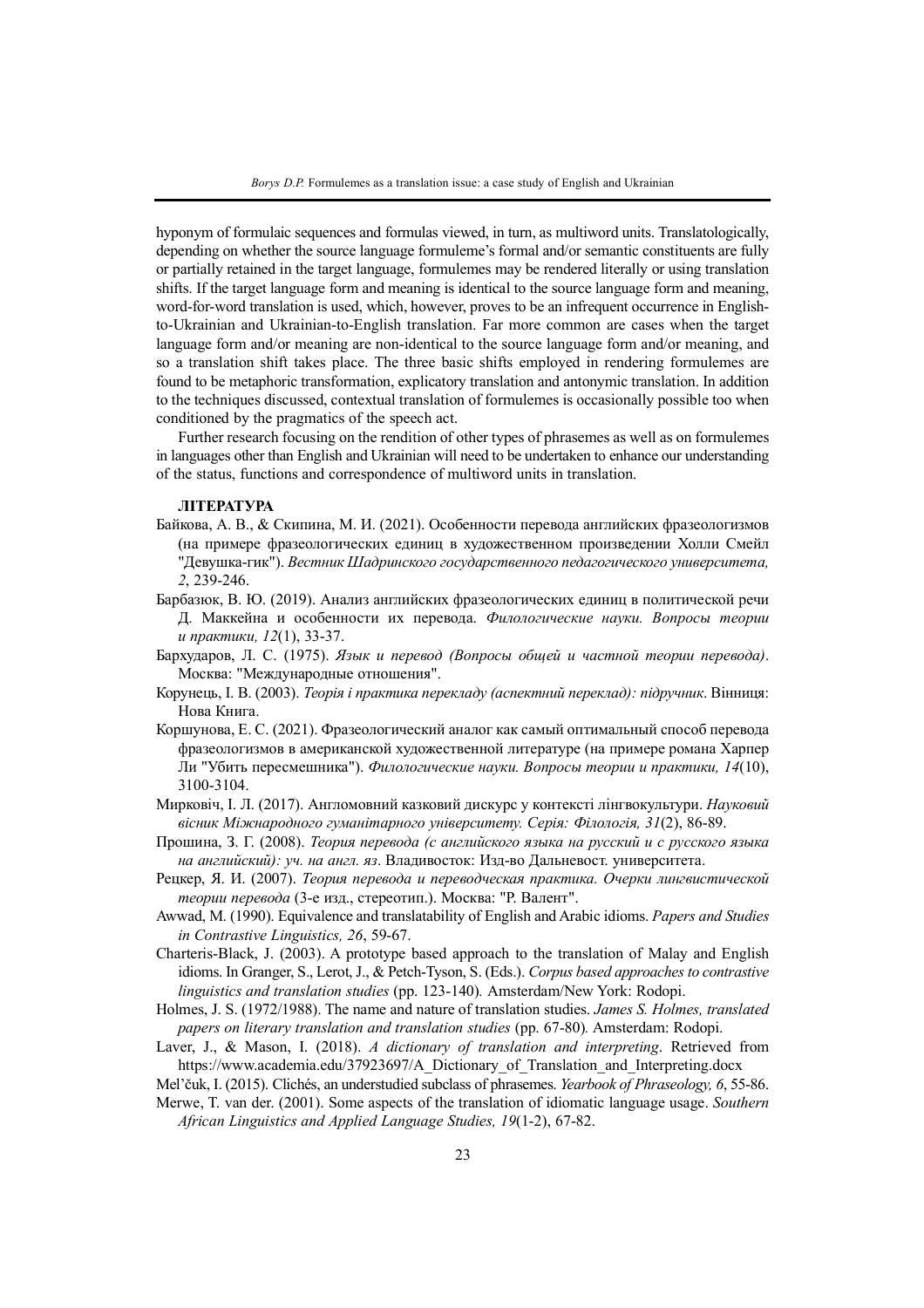Newmark, P. (1988). *A textbook of translation*. New York: Prentice-Hall International.

Popovič, A. (1970). The concept "shift of expression" in translation analysis. In Holmes, J. S. (Ed.), *The nature of translation: Essays on the theory and practice of literary translation* (pp. 78-87). Bratislava: Publishing House of the Slovak Academy of Sciences.

- Renchin, B., & Amgalan, D. (2021). A study on the translation of idioms in the novel "David Copperfield" by Charles Dickens. *Иностранные языки в контексте межкультурной коммуникации, 13*, 399-404.
- Schmitt, N., & Carter, R. (2004). Formulaic sequences in action: An introduction. In Schmitt, N. (Ed.), *Formulaic sequences: Acquisition, processing and use* (pp. 1-22). Amsterdam/Philadelphia: John Benjamins Publishing Company.
- Strakšienė, M. (2009). Analysis of idiom-translation strategies from English into Lithuanian. *Studies about Languages, 14*, 13-19.
- Toury, G. (2012). *Descriptive translation studies – and beyond*. Amsterdam/Philadelphia: John Benjamins Publishing Company.
- Wray, A. (2002). *Formulaic language and the lexicon*. Cambridge: Cambridge University Press.
- Zitawi, J. (2003). English-Arabic dubbed children's cartoons: Strategies of translating idioms. *Across Languages and Cultures, 4*(2), 237-251.

### **REFERENCES**

- Bajkova,A. V., & Skipina, M. I. (2021). Osobennosti perevoda anglijskikh frazeologizmov (na primere frazeologicheskikh edinits v khudozhestvennom proizvedenii Kholli Smejl "Devushka-gik"). *Vestnik Shadrinskogo gosudarstvennogo pedagogicheskogo universiteta, 2*, 239-246.
- Barbazyuk, V. Yu. (2019). Analiz anglijskikh frazeologicheskikh edinits v politicheskoj rechi D. Makkejna i osobennosti ikh perevoda. *Filologicheskie nauki. Voprosy teorii i praktiki, 12*(1), 33-37.
- Barkhudarov, L. S. (1975). *Yazyk i perevod (Voprosy obshchej i chastnoj teorii perevoda)*. Moskva: "Mezhdunarodnie otnosheniya".
- Korunets, I. V. (2003). *Teoriia i praktyka perekladu (aspektnyi pereklad): pidruchnyk*. Vinnytsia: Nova Knyha.
- Korshunova, E. S. (2021). Frazeologicheskij analog kak samyj optimalnyj sposob perevoda frazeologizmov v amerikanskoj khudozhestvennoj literature (na primere romana Kharper Li "Ubit peresmeshnika"). *Filologicheskie nauki. Voprosy teorii i praktiki, 14*(10), 3100-3104.
- Myrkovich, I. L. (2017). Anhlomovnyi kazkovyi dyskurs u konteksti linhvokultury. *Naukovyi visnyk Mizhnarodnoho humanitarnoho universytetu. Seriia: Filolohiia, 31*(2), 86-89.
- Proshina, Z. G. (2008). *Teoriya perevoda (s anglijskogo yazyka na russkij i s russkogo yazyka na anglijskij): uch. na angl. yaz*. Vladivostok: Izd-vo Dalnevost. universiteta.
- Retsker, Ya. I. (2007). *Teoriya perevoda i perevodcheskaya praktika. Ocherki lingvisticheskoj teorii perevoda* (3-e izd., stereotip.). Moskva: "R. Valent".
- Awwad, M. (1990). Equivalence and translatability of English and Arabic idioms. *Papers and Studies in Contrastive Linguistics, 26*, 59-67.
- Charteris-Black, J. (2003). A prototype based approach to the translation of Malay and English idioms. In Granger, S., Lerot, J., & Petch-Tyson, S. (Eds.). *Corpus based approaches to contrastive linguistics and translation studies* (pp. 123-140)*.* Amsterdam/New York: Rodopi.
- Holmes, J. S. (1972/1988). The name and nature of translation studies. *James S. Holmes, translated papers on literary translation and translation studies* (pp. 67-80)*.* Amsterdam: Rodopi.
- Laver, J., & Mason, I. (2018). *A dictionary of translation and interpreting*. Retrieved from https://www.academia.edu/37923697/A\_Dictionary\_of\_Translation\_and\_Interpreting.docx
- Mel'čuk, I. (2015). Clichés, an understudied subclass of phrasemes. *Yearbook of Phraseology, 6*, 55-86.